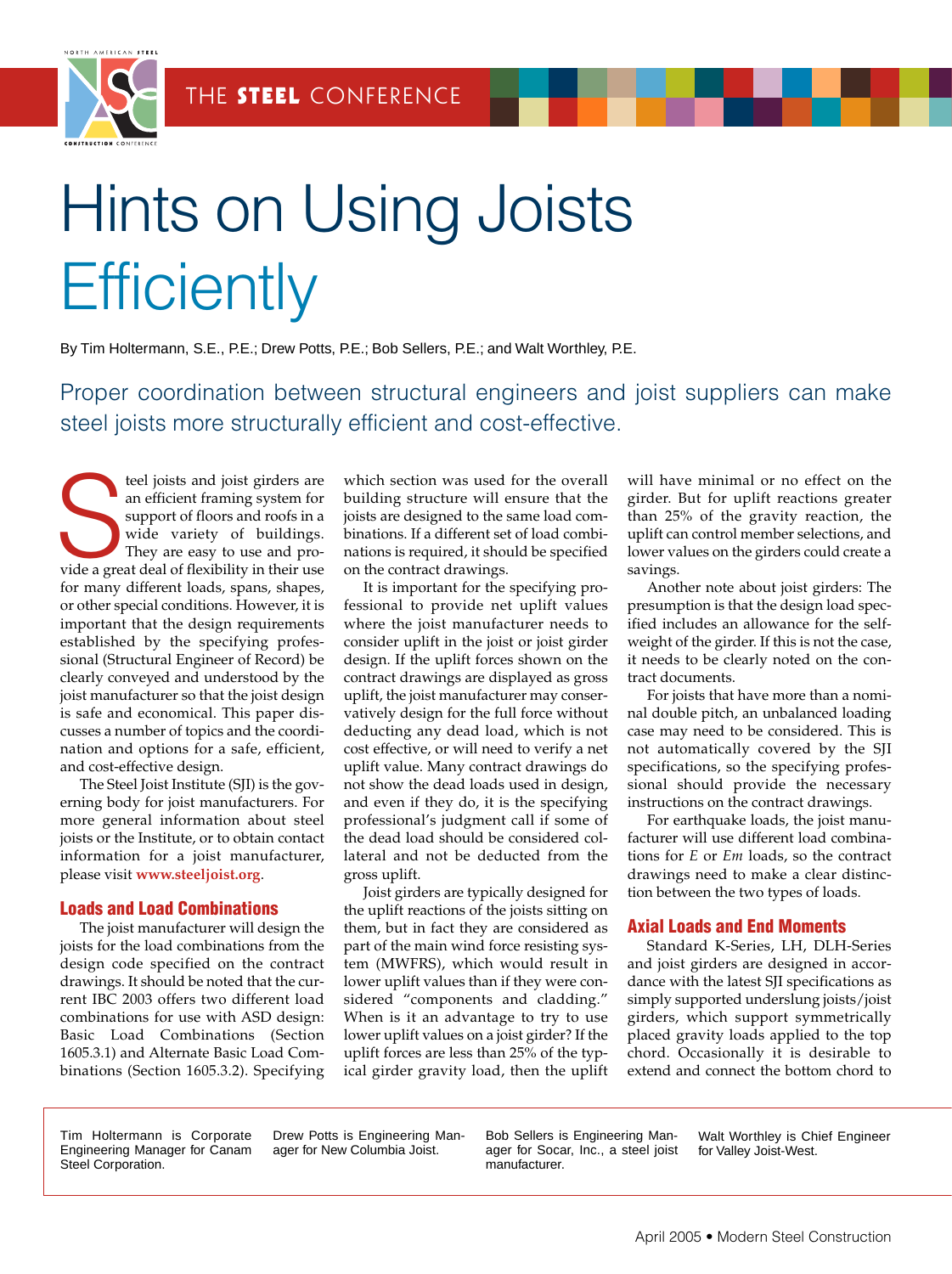the supporting column so the joist/joist girder and column together form a rigid frame supporting gravity and wind/seismic loads. Axial loads or end moments may be induced into the joists/joist girders when joists/joist girders are used as part of the rigid frame, moment frame, or other bracing systems. Joist/joist girder load diagrams or schedules are used to specify the magnitude and direction of the moments and axial forces for each load case that is required to be considered. The diagrams or schedules should distinguish between, and show, both the live load and wind/seismic moments for the most efficient and timely design. Also, the specifying professional should ensure that the contract drawings state that all dead loads are to be applied before the bottom chord extensions are welded to the column, thereby eliminating the moment generated by the dead load. The joists/joist girders are checked for the specified load cases and the effect of the moments and axial chord forces, and the design of the chords and webs, plus the quantity and spacing of the bottom chord braces, is adjusted accordingly.

To transfer the moments and chord forces from the bracing systems or columns into the joists/joist girders, suitable connections are required. The specifying authority should be knowledgeable of the inter-relationships between the joists/joist girders, columns, and connections to obtain a cost effective design. Minimizing fabrication and erection costs of the connections and reducing the special requirements for the joists/joist girders (seat stiffeners, chord reinforcements, etc.) will produce the most economical design. Generally for single story buildings, the most cost effective method of transferring the moments and axial loads from the bracing systems or columns is through the joist/joist girder bearing seats, provided that the forces are not too large. The top chord must be designed to accommodate the axial force and bending moment that is developed due to the force coming in through the bottom of the joist/joist girder bearing seat. This begins to significantly affect the joist design once the axial force exceeds 5 kips for K-Series joists, 10 kips for LH, DLH-Series joists, and 20 kips for joist girders. For larger axial loads, a better force path would need to be created by modifying the basic connection to include the use of a top plate, tie angles/rods, or knife plates from the joist/joist girder to the supporting column. Top plates or tie angles/rods should always be specified for joist-to-joist connections when supported by joist girders. If fillet welds are used for transferring the lateral forces from the bottom chord to the supporting columns, reasonable weld thicknesses should be used to create the most efficient bottom chord design –  $\frac{1}{s}$ " fillet for K-Series and 3 /16" fillet for LH-Series, if possible.

For axial loads, there can be a cost savings for making the load paths clear or indicating where the axial load is accumulating along the length of a joist.

Deck is often used in the bracing system as a diaphragm and the accommodating loads may need to be routed from the deck into the supporting beam or joist girder through the joist seats. When the lateral stiffness of the joist seat is not sufficient to transfer the required lateral loads, steel tubes or channel sections could be applied between the joists to transfer the lateral load from the deck to the supporting member.

# **Top Chord Extensions**

Top chord extensions are commonly used to create eaves or awnings. They can be either simple (S Type), where only the top chord is extended past the bearing seat, or reinforced (R Type), where both the top chord and the bearing seat are extended. The SJI standard specification has tables for "Top Chord Extensions and Extended Ends" that provide the load capacity for various lengths of types S1 through S12 and R1 through R12 extensions. It should be noted that although a simple top chord extension can be as long as 4'-6", the load rating for this extension is only 113 plf.

The Structural Engineer of Record should review the "Top Chord Extension Load Table" and "Extended End Load Table" to ensure that an extension can be manufactured for the length and loads required for their project. If there are concentrated loads or snow drift loads on the extension, they need to be resolved into an equivalent uniform load and added to the dead and live loads on the extension. This will allow the engineer to properly size and specify the extension needed.

The top chord extensions given in the SJI standard specification can be used for either K-Series or LH, DLH-Series joists.

The SJI "standard" bearing seat depths are 2.5" for K-Series joists, 5" for LH, DLH-Series joists, and 7.5" for joist girders. However, it should be understood that a 5"-deep seat can be used on a

K-Series joist or a 4"-deep seat could be used on an LH-Series joist. When the joists are installed at a slope, the minimum required bearing seat depth might have to be increased. Most manufacturers' catalogs have a table that gives the minimum required bearing seat depths for a given slope. Referring to these tables and specifying the minimum bearing seat depth in accordance with these tables will help to reduce detailing, manufacturing, and possibly erection costs. It will also reduce the number of RFIs from the joist manufacturer.

When the loads for a top chord extension of a given length are greater than the values given in the "Top Chord Extension Load Table" or "Extended End Load Table," it is an indication that a 2.5"-deep seat will not work. So what bearing seat depth should be specified? A good rule of thumb (in most cases) is that the depth of the bearing seat in inches should be equal to the length of the extension in feet.

As an example, consider a joist extension with a length of 5'-6"; the load on the joist and extension is 280 plf, and there is a 1,000 lb concentrated load at the end of the extension.

The equivalent uniform load on the extension is:  $280 + (2 \times 1000)/5.5 = 644$ plf.

From the "Extended End Load Table (R Type)," the maximum load on a 5'-6" extension is 375 plf for a Type R12 extended end. Therefore, a 2.5"-deep bearing seat will not work for this joist. Based on the above, the bearing seat depth should be increased to 5". Note: If the joist had to be installed at a slope, the bearing seat depth may have to be further increased to account for the slope.

#### **Joist Substitutes**

Joist substitutes are now included as part of the SJI K-Series standard specification. These are very economical and should be specified when the length of the joist is 8' or less. The SJI has three joist substitute designations: 2.5K1, 2.5K2, and 2.5K3. The spans for these joist substitutes are 4' to 8'. The specifying professional should refer to the "2.5 Inch K-Series Joist Substitutes" load table for the particular joist substitute that satisfies the project requirements. Some joist manufacturers do offer joist substitutes in depths up to 5" and lengths up to 10'. If a joist substitute must be longer than 8', it may need to have a bearing seat deeper than 2.5". The depth of the joist substitute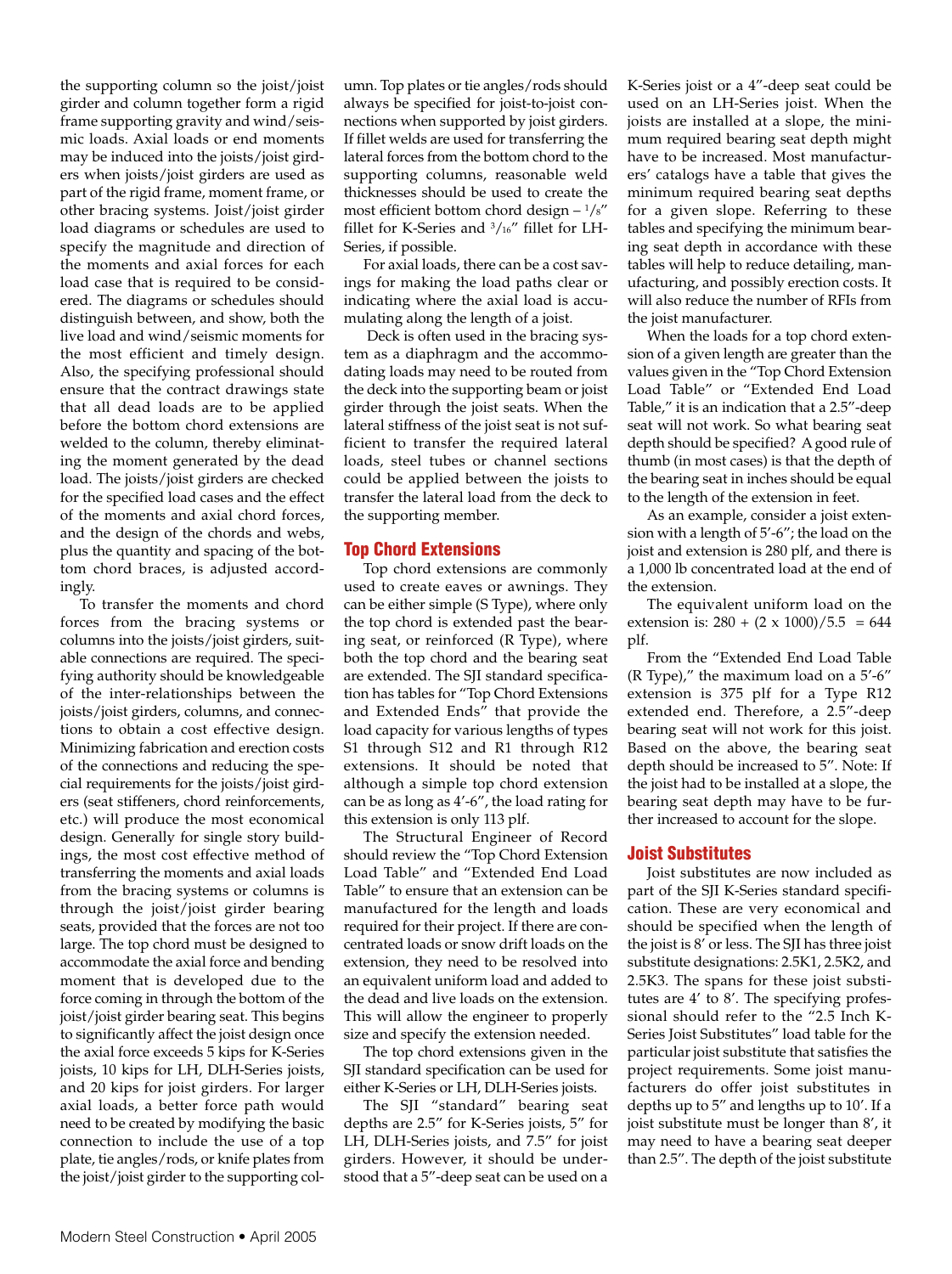should be the same depth as the joist bearing seats.

## **Bridging**

The traditional image of horizontal bridging rows is a pair of aligned angles at the same location on the top and bottom chords. However, it is not essential or required that the top and bottom chord rows align. In fact, there can be cost savings if the spacing of the bridging rows is varied according to the structural needs. This is particularly true in regions with high uplift values. The specifying professional should avoid dimensioning specific bridging line locations on the contract drawings to allow the joist manufacturer to optimize the bridging layout. In fact, many contract drawings simply state, "bridging as required per SJI."

When selecting the joist designations for a project, the lightest joist may not be the cheapest if the lighter joist requires erection stability bridging (bolted cross bridging) and a slightly heavier joist does not. All joists in the shaded portions of the load tables require erection stability bridging (bolted cross bridging).

## **Retrofit Joists**

When the retrofit of an existing structure requires that the joist capacities be increased, adding new additional intermediate joists may be more cost effective than modifying or extensively reinforcing existing joists. If the deck will be replaced in the area of the new joists, the procedures are essentially the same as for new construction. But if the metal decking will not be removed, there are a number of special considerations to be made:

- $\rightarrow$  The new joists can be provided with a field bolted splice at mid-span to allow each half to be raised independently and then joined together in the air.
- $\rightarrow$  The camber of the new joists should be reduced or eliminated to attempt to match the current as-built deck profile.
- ➜ It is common to reduce the joist bearing seat depth slightly, and then call for field shimming to the required height. This allows for tolerances that may vary from the existing to the new construction.
- $\rightarrow$  The lateral support of the new joist top chord needs to be addressed. Typically, the metal deck is attached at a maximum spacing of 36" on center to laterally support the top chord. But it may not be possible to make a welded



Top chord extension profiles.



The secondary web members, often referred to as "verticals" or "redundants," must be designed to support the top chord load, plus a portion of the top chord force as a bracing load.

connection to the existing deck. Therefore, an alternative is to call for extra bridging rows, and to coordinate with the joist manufacturer so that the joist design considers only those bridging rows as lateral support points.

# **Point Loads**

When joists will be used to support non-uniform, concentrated loads, such as roof top units, a number of options are available to provide the required joist capacity. This section will outline those options and provide a relative price comparison.

#### **Loads and Locations Known**

If the exact magnitude and location of the point loads are known to the specifying professional, the most efficient joist design will be obtained if a load diagram is provided or the loads and locations are clearly shown on the contract drawings. Because every joist manufacturer custom designs all the joists for the specific project, there is no cost savings if the specifying professional attempts to select a larger standard designation joist to cover the additional loads.

# **KCS-Series Joists**

When exact locations of the point loads are not available to the specifying professional, a KCS-Series joist is an alternative that provides flexibility within a moment and shear envelope. By evaluating two possible locations for point loads, the end of the span and the mid-span, a design envelope can be established. With maximum moment and shear values, a KCS-Series joist can be selected that will perform satisfactorily regardless of the locations of the loads. However, there are a number of issues pertaining to design that need to be understood and considered when selecting KCS joists. Below is a brief explanation of how a KCS joist design differs from that of a K-Series joist. Then, specific items are addressed illustrating the impact of the use of KCS joists.

A KCS joist is a modified K-Series joist. The K-Series standard specification requires the diagonal web members be designed for the shear resulting from the published uniform load or a minimum of 25% of the SJI end reaction, whichever is greater. The primary modification to the K-Series joist specification is that the web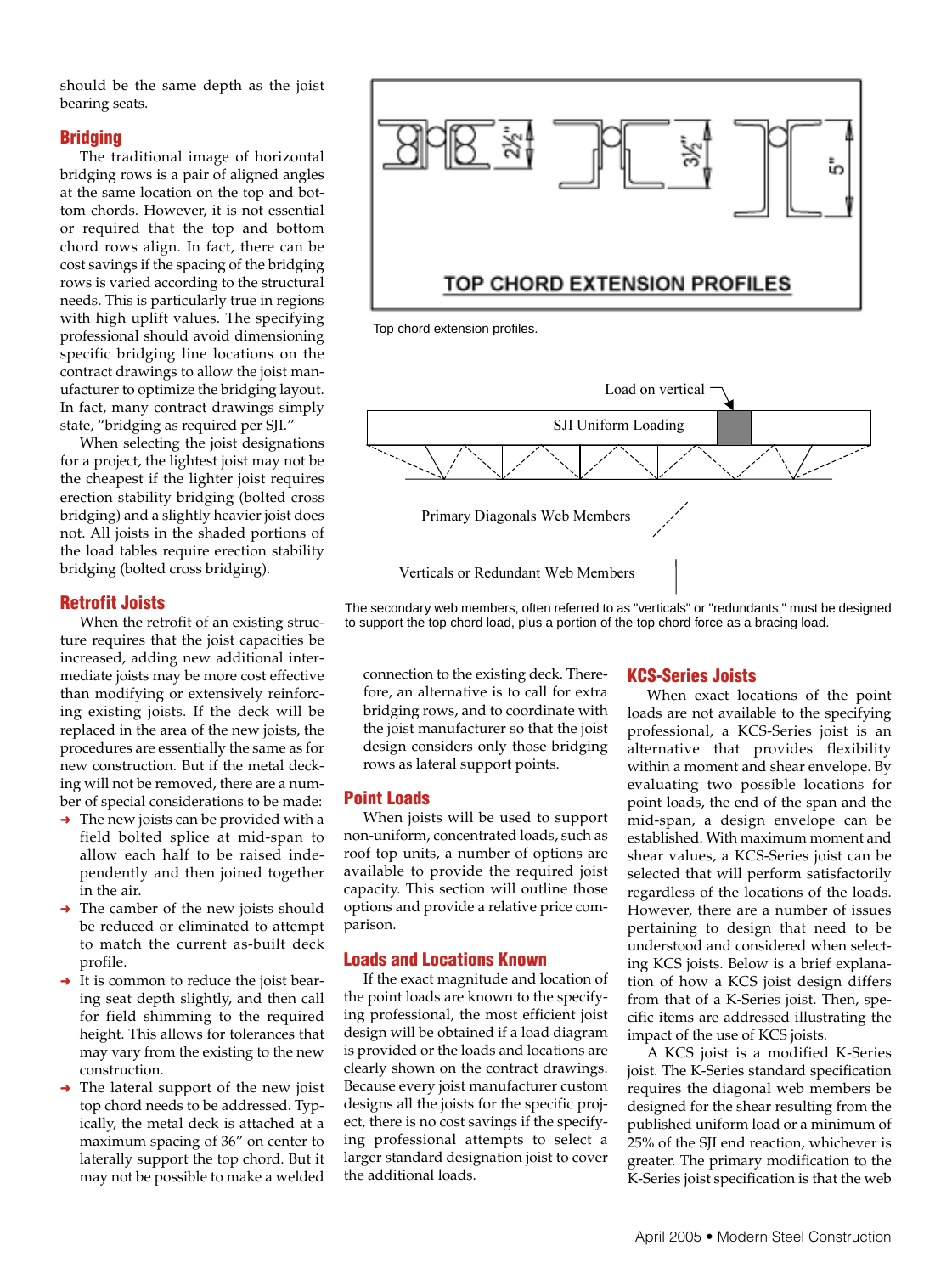







The chords of a KCS-Series joist are designed for the axial force compression in the top chord and tension in the bottom chord resulting from dividing the published maximum moment by the effective depth of the joist.

The end panels of the top chord of a KCS-Series joist are designed for the combined effects of the axial force resulting from the horizontal component of the end web and bending calculated using an assumed four span continuous beam model loaded with 550 plf.

| <b>RELATIVE PRICE COMPARISON</b> |                        |                                   |            |                                       |                                                       |                                                          |                                                                                    |                                     |
|----------------------------------|------------------------|-----------------------------------|------------|---------------------------------------|-------------------------------------------------------|----------------------------------------------------------|------------------------------------------------------------------------------------|-------------------------------------|
| LOAD<br>CASE 1:<br>$2$ @ $300#$  | <b>UNIFORM</b><br>LOAD | <b>WITH POINT</b><br><b>LOADS</b> | <b>KCS</b> | KCS/<br><b>FIELD</b><br><b>STRUTS</b> | <b>TRAVEL/</b><br>ADD LOAD<br>@ PANEL<br><b>POINT</b> | <b>TRAVEL/</b><br>ADD LOAD<br>WITH FIELD<br><b>STRUT</b> | TRAVEL/<br><b>ADD LOAD</b><br><b>WITH</b><br><b>LOCAL</b><br><b>BENDING</b>        | FIELD REINF.                        |
| COST                             | \$239                  | \$247                             | \$355      | \$410                                 | \$253                                                 | \$308                                                    | \$260                                                                              | 8 ELEMENTS<br>$$239 + $340$         |
| %                                | 100%                   | 103%                              | 149%       | 172%                                  | 106%                                                  | 129%                                                     | 109%                                                                               | 242%                                |
| LOAD<br>CASE 2:<br>2 @ 1200#     | <b>UNIFORM</b><br>LOAD | <b>WITH POINT</b><br>LOADS        | <b>KCS</b> | KCS/<br><b>FIELD</b><br><b>STRUTS</b> | <b>TRAVEL/</b><br>ADD LOAD<br>@ PANEL<br><b>POINT</b> | <b>TRAVEL/</b><br>ADD LOAD<br>WITH FIELD<br><b>STRUT</b> | <b>TRAVEL/</b><br><b>ADD LOAD</b><br><b>WITH</b><br><b>LOCAL</b><br><b>BENDING</b> | FIELD REINF.                        |
| COST                             | \$239                  | \$281                             | \$401      | \$456                                 | \$292                                                 | \$347                                                    | \$308                                                                              | <b>22 ELEMENTS</b><br>$$239 + $680$ |
| %                                | 100%                   | 118%                              | 168%       | 191%                                  | 122%                                                  | 145%                                                     | 129%                                                                               | 385%                                |

Cost comparisons for two traveling loads of 300 lb, or two at 1,200 lb.

members are designed for a constant shear value regardless of position within the joist, thus the KCS designation. The secondary web members, often referred to as "verticals" or "redundants," must be designed to support the top chord load, plus a portion of the top chord force as a bracing load. The primary web members, except the end web, of a KCS-Series joist are designed for 100% of the published shear capacity as a compressive load. Only the end web is designed as a tension member for the force that results from the published shear capacity.

The chords of a KCS-Series joist are designed for the axial force—compression in the top chord and tension in the bottom chord—resulting from dividing the published maximum moment by the effective depth of the joist. This design force is used for all the bottom chord panels and all top chord panels, except the first and last. SJI recognizes that the maximum shear and moment capacities cannot develop simultaneously in the end panel. The end panels of the top chord are designed for the combined effects of the axial force resulting from the horizontal component of the end web and

bending calculated using an assumed four span continuous beam model loaded with 550 plf. It should be noted that the top chords of KCS joists, as with K-Series joists, are not designed for any bending between the panel points except in the end panel as described above. A KCS joist cannot support a concentrated load between panel points. A field applied member must be installed at all loads that are not at panel points.

Because of this approach, the chord and web sizes for KCS joists will rarely change, regardless of length. A 30KCS5 that has a 30'span will have the same member sizes as one that has a 60' span. With the chord sizes established, a moment of inertia is calculated and published in the tables. This information provides the specifying professional the stiffness that can be used for checking deflection and analyzing lateral frame action.

Another advantage of a KCS-Series joist is that if the loads ever change over the life of the structure, the moment and shear capacities are clearly known, making it easy to evaluate new loading conditions.

# **Traveling Loads or Add Loads**

Another possibility for providing flexibility in the placement of point loads is to specify a traveling, added load that could occur anywhere along the joist span. The joist manufacturer will model the joist with the loads in a large number of possible locations so that the maximum possible shear and moment is calculated for each individual element of the joist. There are two possibilities for the type of traveling load being specified: It could be applied at any panel point (such that local bending between panel point is not considered), or it could be applied anywhere along the span (such that local bending is considered and field added struts would not be required). The specifying professional needs to clearly indicate the desired type on the contract drawings, as well as an indication of the chord to which the traveling load will be applied.

The table shows the cost comparisons for two traveling loads of 300 lb, or two at 1,200 lb. Three comparisons are made for each loading case: Loads applied at panel points only, loads applied at panel points for the joist